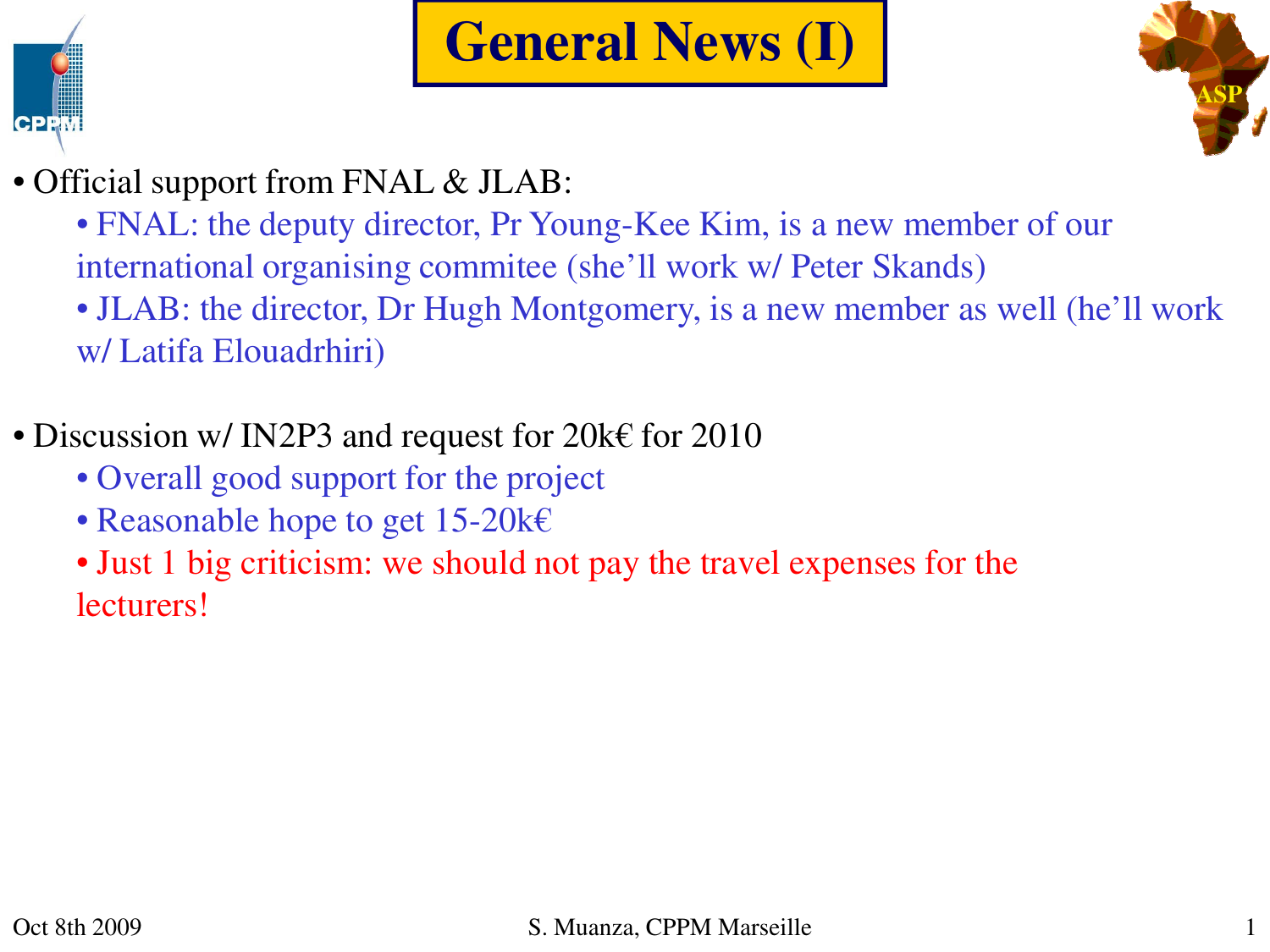

dents accomodation:  $\rightarrow$  thx to Heather

- Place: Stellenbosch Traveler's Lodge (http://www.stellenlodge.co.za)
- Rate: R100 / person / night
- Total: R100 x 50 x 20 = R100,000  $(9,122 \epsilon \text{ as of oct } 7^{\text{th}})$
- Meals: breakfast & diner:  $R55+R65 = R120$  (11€ as of oct 7<sup>th</sup>)
- Conditions:
	- 20/50/100% loss if cancelled 60 (more/less/0) days before startup
	- lee way for 10 students
	- 10% rebate of total (accomod.+meals) if paid in advance
- Down payment:
	- R50,000: 50% of total accomodation cost (paid: R57,000 including taxes)
	- made by NITheP @ Stellenbosch, out of their R150,000 contribution,
	- but in time to secure the reservation  $\rightarrow$  thx Pr E. Scholtz
- Lecturers accomodation:
	- Place: Bonne Espérance guest house (http://www.bonneesperance.com)
	- Total cost: R22,500 taxes and breakfast included (2053 $\epsilon$  as of oct 7<sup>th</sup>)
		- because we'd use all of their 15 rooms:  $(8xR680 + 4xR480 + 3xR600)$  x 20 nights
- School lunches/rooms/coffee breaks,...:
	- R302.5/person  $(27.60\epsilon)$  as of oct  $7<sup>th</sup>$ )
	- includes venue, lunch w/ soft drinks, 3 coffee/tea breaks

#### Oct 8th 2009 S. Muanza, CPPM Marseille 2

**ASP**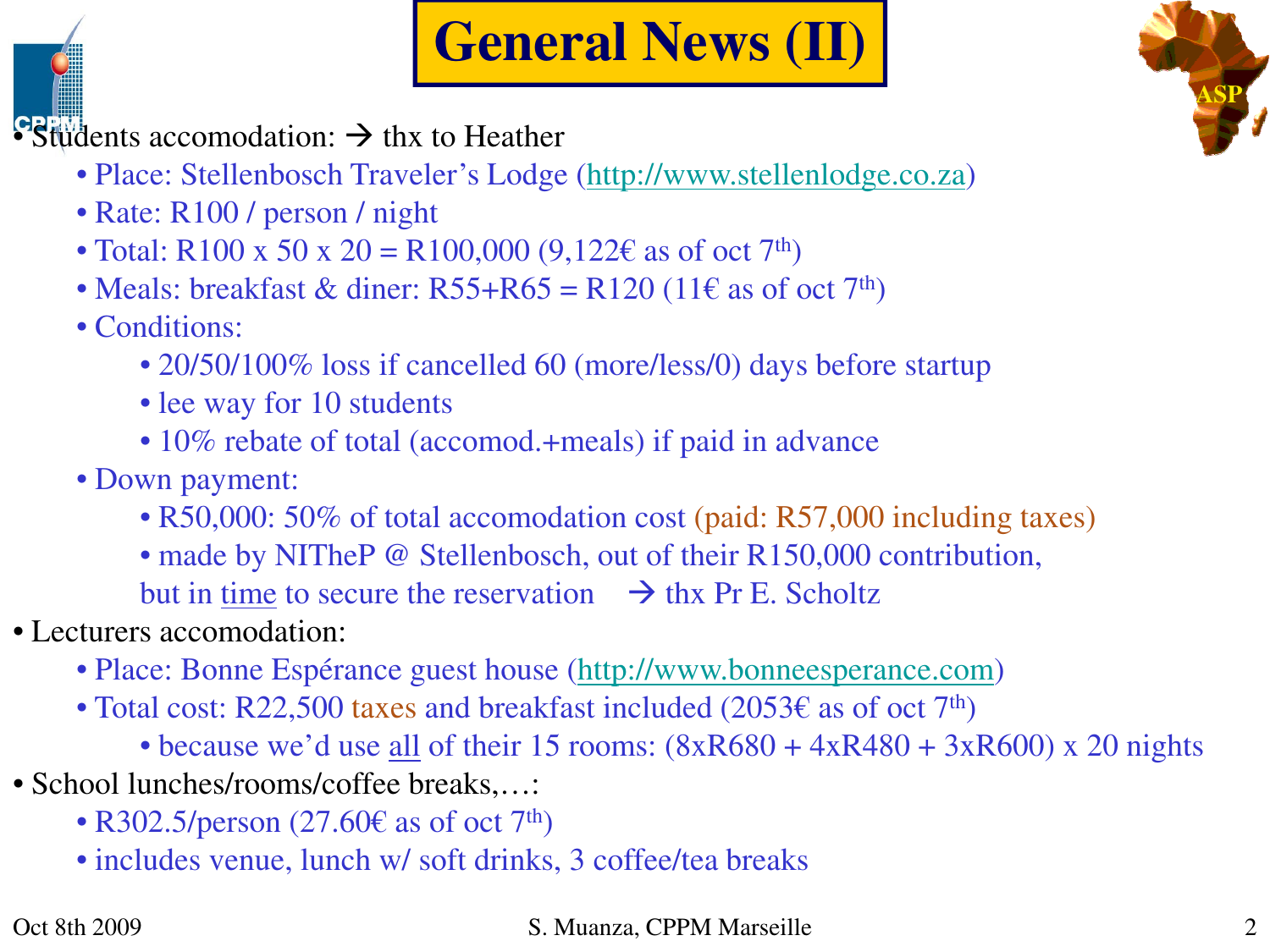# **General News (III)**



#### • NEXT MEETING @ CERN:

- Finalizing the School Program
	- Modifications needed:
		- explicitely introduce & reserve time slots for tutored discussion groups
		- same for students project groups
		- (to be presented at a poster session at the end of the school)
		- revisit the Computing section in collaboration w/ GRID institute
		- revisit the Accelerator & Application section: lasers
		- revisit the Nuclear Physics part: emphasis on HE Heavy Ions Collisions, not on a general review of Nuclear Physics
- Finalizing the Lecturers list:
	- w/ the travel & stay budget constraints
- Establishing the Tutors list:
	- discussion groups, students project groups, computer labs
- Deciding on criteria to (partially) cover organisers stay&travel expenses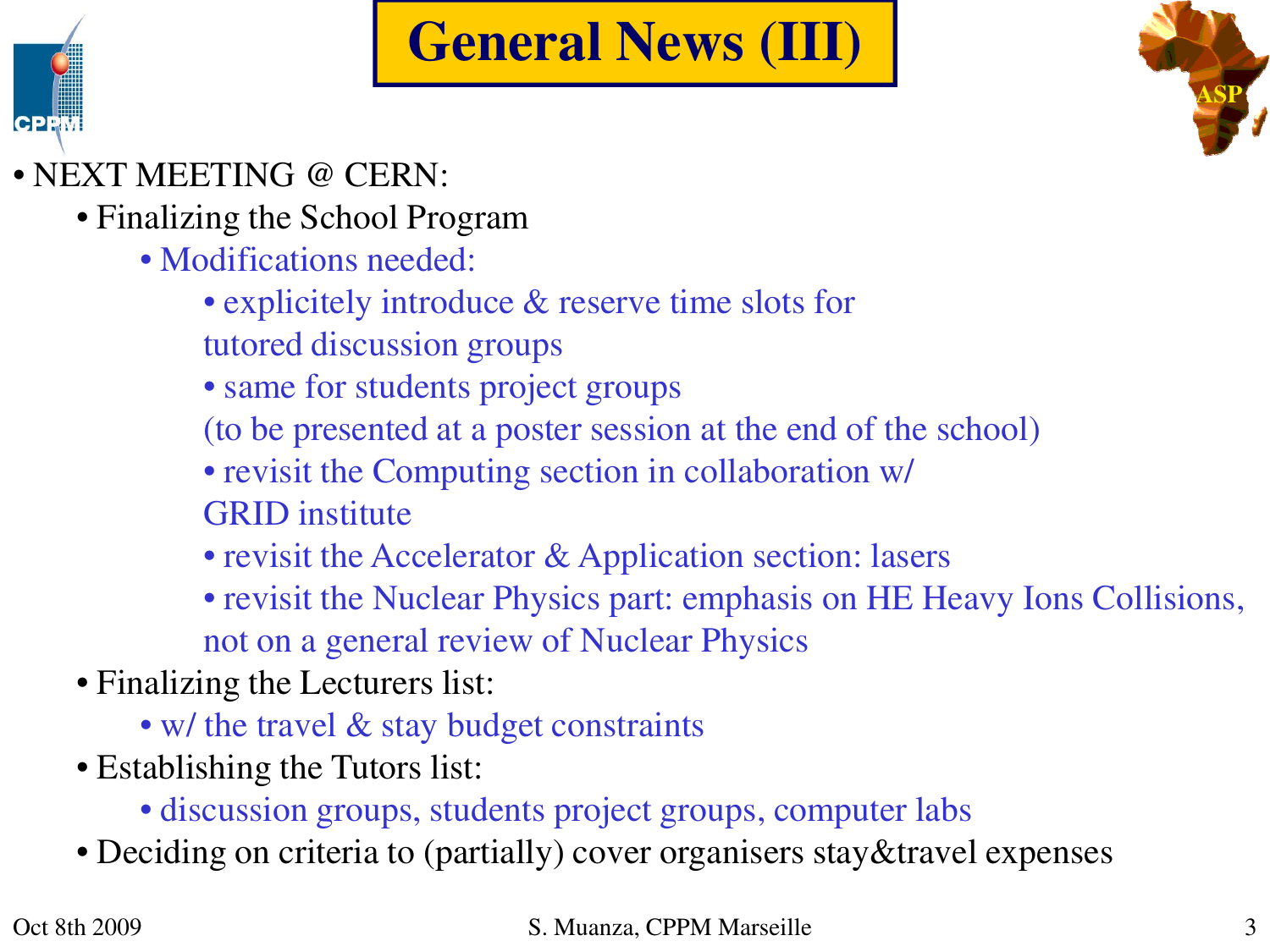### **I. Talks**

**ASP**

I. STATUS OF THE BUDGET

**CPP** 

- **General News (SM)**
- **Revised Budget (AMF)**
- **Status of Fund Request in Europe & US (SM)**
- **Request to NSF (JH), TBC**
- **Discussions w/ Air France (CD)**
- **Discussions w/ South African Airways (HG)**
	- **group (10 persons) rate w/ -15% under discussion**
	- **SAA as major travel company for ASP2010 (website, doc)**
	- **contract to be signed**
- **Request to SA agencies (JC)**
	- **7k€ expected, answer in couple of weeks**
- **Request to Spain (EGF)**
- **Cooperation w/ French GRID Institute (MK)**